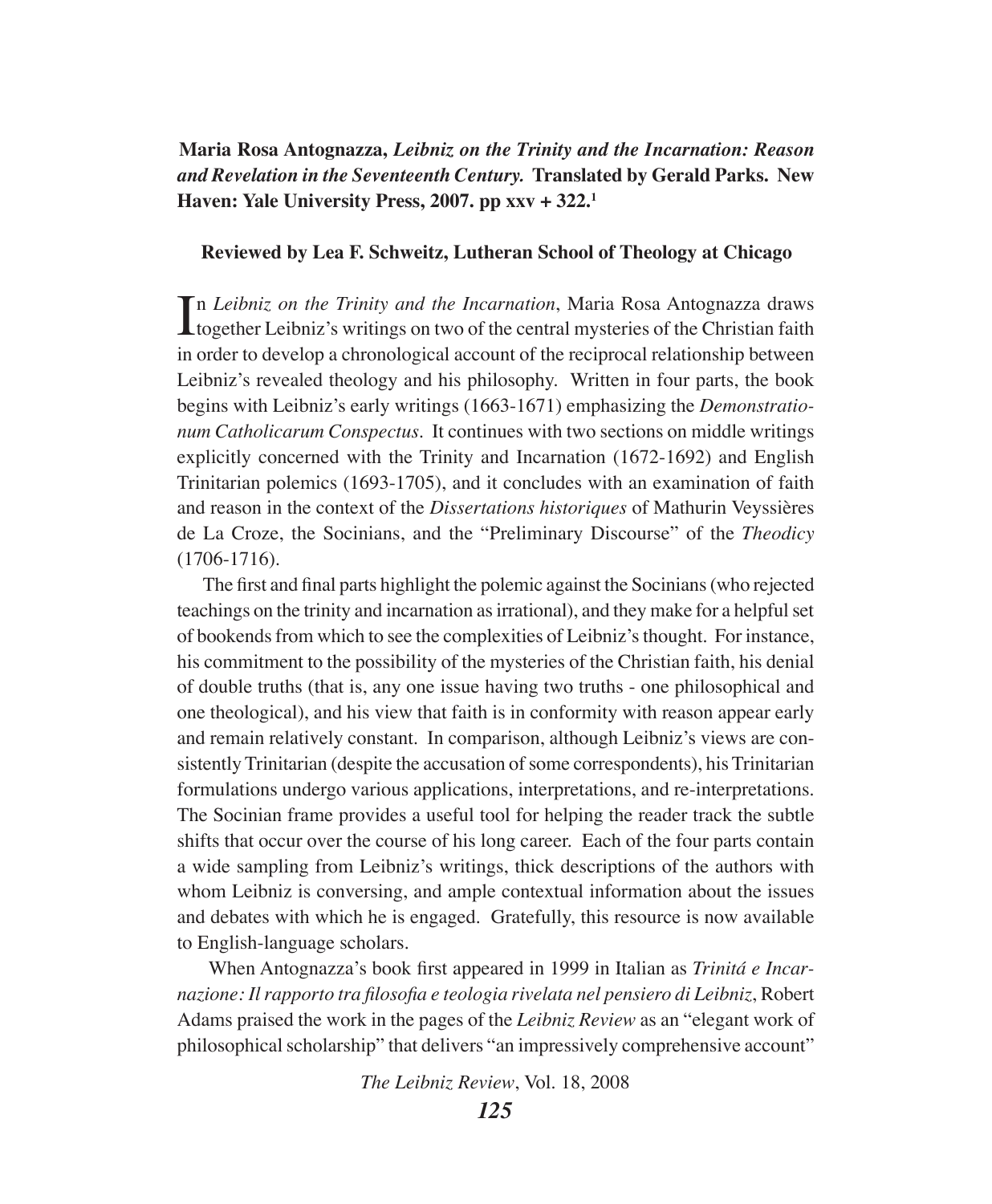of Leibniz's views on the trinity and the incarnation "from the beginning to the end of his career."<sup>2</sup> Furthermore, he observed that "Christian theology is one of the most neglected aspects of Leibniz's thought" and recognized that Antognazza's book goes a long way toward rectifying this neglect.<sup>3</sup> Eight short years later, I wondered to what degree this continues to be true in English-language scholarship on Leibniz. What I found was that Leibniz's Christian theology continues to suffer from relative neglect. When Leibniz's theology is addressed, typically the contributions fall under one of two broad themes: his metaphysics of theism<sup>4</sup> (with an especially lively current discussion around issues in divine causation<sup>5</sup>) or his views on divine knowledge<sup>6</sup> (particularly in relation to freedom<sup>7</sup>). These are important issues in the Leibnizian corpus, but they are generally unconcerned with his theology as Christian theology.<sup>8</sup>

One recent exception to this general state of affairs is a collection of articles published in 2002 in the *American Catholic Philosophical Quarterly<sup>9</sup>*; Antognazza's book is another.10 Neither the collection nor the book ignores the tensions that emerge when taking seriously Leibniz's theology, but they stand out in the literature as investigations explicitly interested in his Christian theology. In Donald Rutherford's introduction to the 2002 collection, he writes that the subject of the papers is the Leibniz who intended his philosophy to be "unquestionably both theistic and Christian."11 This is a Leibniz who has received much less attention, and it is the Leibniz who is the subject of *Leibniz on the Trinity and the Incarnation,* as well. As a result, Antognazza's work, in addition to being a valuable resource in its own right, continues to fill an important gap in the scholarship on Leibniz.

By focusing on aspects of Leibniz's Christian theology, Antognazza's work opens the door for additional advances in the scholarship on his work. In this review, I am particularly interested in her understanding of the reciprocal relationship between Leibniz's revealed theology and his philosophy and the curious ecclesiastical puzzle that arises in the context of this relationship.

 The fact that Leibniz's theology garners less attention might imply that its place in Leibniz's thought as a whole is secondary, but Antognazza's work proves otherwise. Her work not only serves to alleviate a general inattention to theological matters in Leibniz's thought, particularly matters of Christian theology, but also it challenges our understanding of the very place that his theology holds. On Bertrand Russell's model, Leibniz's traditional, public theology was strictly separated from his private, rational Spinozism; he attempted to minimize the relevance of theology in Leibniz's thought by denying its authenticity. In sharp contrast, Antognazza's reading brings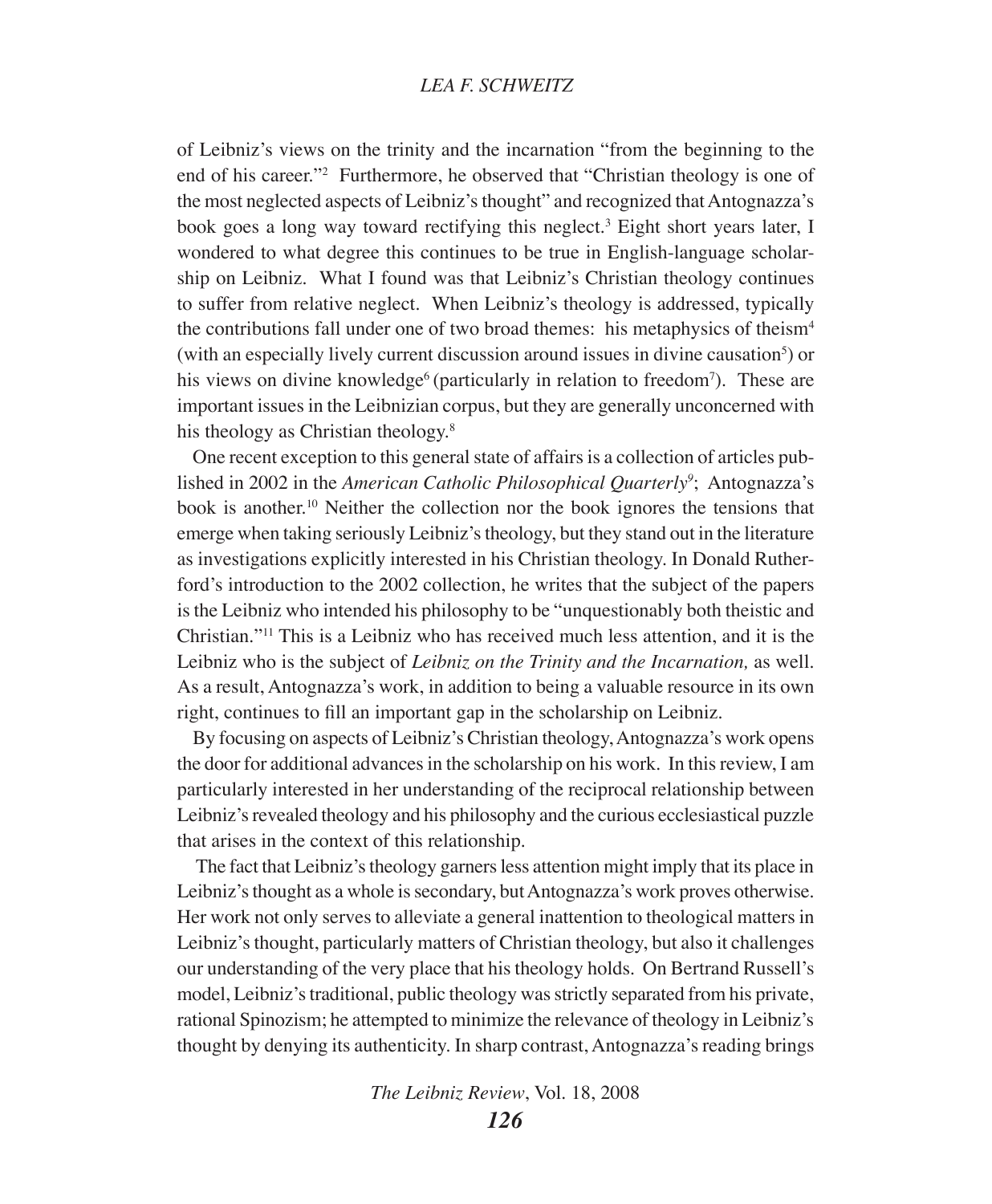Leibniz's theology into a reciprocal relationship with the rest of his thought.

In her conclusion, Antognazza writes: Leibniz's defense of the Christian mysteries in general and the Trinity in particular "seems to have deep roots, roots that do not cling superficially to the dictates of court orthodoxy but instead penetrate to the heart of Leibniz's philosophy" (168). Her reading of Leibniz's engagement with Trinitarian conceptions of God is neither as a philosophical obstacle to be accommodated by his metaphysics nor simply ignored as an entirely separate domain, but rather it is an opportunity to further his thinking with and through a problem that claimed contemporary, cultural urgency.12 Particularly in her reading of Leibniz's view of the analogies of the Trinitarian nature of the Creator as reflected in creation (that is, the *analogia Trinitatis*) and in the connections she sees between his views of universal harmony and the Trinity, theology becomes increasingly central and connected in a reciprocal relationship to the rest of Leibniz's thought.<sup>13</sup>

 I find her arguments convincing for several reasons. First, they take seriously Leibniz's consistent and firm denial of two truths and the pervasiveness of harmonic relations in his thought. Second, they are confirmed by others who also see increasingly intimate connections between Leibniz's theology and other aspects of his thought. For instance, Jeffrey McDonough in the context of Leibniz's views of creation, conservation, and concurrence draws together Leibniz's metaphysical and theological commitments. He concludes that with respect to his views of creation, conservation, and concurrence Leibniz was almost certainly right in being convinced that "with sufficient care, the strands of his metaphysical and theological commitments can be neatly woven together."14 Similarly, in the context of Leibniz's combinatorial approach to possibility, Ohad Nachtomy brings together Leibniz's logic and theology. Nachtomy writes: "It seems to me that the notion of God as a thinking agent plays an important role in his logic – a role that cannot be dismissed merely on account of Leibniz's theological assumptions."15 However, the strongest argument for a reciprocal relationship emerges in Antognazza's discussions of Leibniz's strategy for defending the possibility of Christian mysteries.

Leibniz's "strategy of defense" has two goals: to maintain the mysterious nature of the Christian mysteries and to provide a defense against the objection that the Christian mysteries – as mysteries – are entirely beyond reason's reach. According to Antognazza, Leibniz's strategy of defense answers "how reason can judge what by definition exceeds its limits of comprehension" (164). The strategy itself is a two-part strategy, as follows: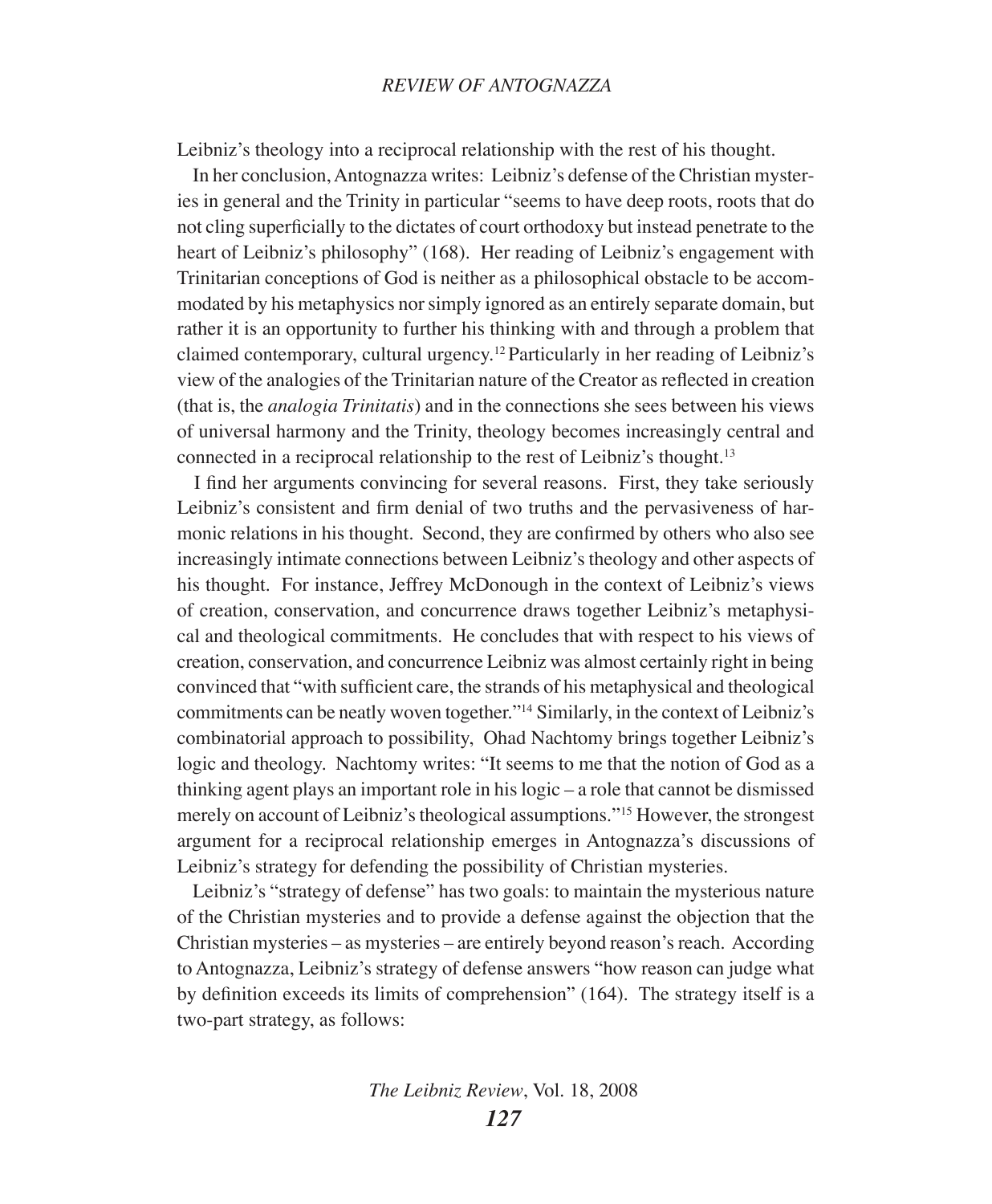The dogmas accepted and handed down through the centuries by the church can legitimately be held to be true (even if they surpass the limits of human reason) until it has been proved incontrovertibly that they are self-contradictory. And it is here that the basic role assumed by reason lies: in the defense of such dogmas from the charge of being contradictory, so that one is justified in maintaining their possibility until the contrary is demonstrated (19-20).

The two-part strategy requires the presumption of the truth of the claim being defended on the one hand and defenses against any argument that the claim is contradictory on the other hand. If both conditions are met, one may maintain the possibility of the claim's truth and the strategy of defense has succeeded.16

 In Leibniz's strategy of defense, there is evidence of his commitment to the conformity of faith and reason. However, the relationship of conformity is not a transparent one. One way to conform is simply to co-exist independently, but this is a weaker sense of conformity than what is apparent in Leibniz's strategy of defense. Here we find that faith provides part of the content that reason is marshaled to defend. One must take care here. Leibniz understands both the content that faith provides (i.e., the claim that one may presume to be true) and the defense that reason marshals (i.e., arguing against accusations of contradiction) in very particular ways. Even with this caveat, Leibniz's strategy of defense exhibits more than the simple co-existence of faith and reason; their interdependence bespeaks a stronger sense of conformity. On this stronger model of conformity, faith and reason have fair amount of reciprocity.<sup>17</sup> There is more to be said to flesh out the details of a strong Leibnizian sense of conformity and the nature of the relationship's reciprocity, but these brief comments indicate how Antognazza's work provides resources for a more fully integrated picture of Leibniz's various and varied intellectual pursuits.

 Leibniz's strategy of defense reveals the strong sense of conformity that exists between faith and reason (and ultimately theology and philosophy), but it also raises a curious ecclesiastical puzzle: just how traditional is Leibniz's theological thinking? One might think that this puzzle is little more than a historical curiosity. As I will argue in the final section of this review, Antognazza's work raises the stakes for solving this puzzle. By arguing for a stronger sense of conformity between faith and reason, she moves theology toward the center of Leibniz's thought making it more than an interesting (or disconcerting) sidebar. However, even if this turns out to be a mistaken view of the place of theology in Leibniz's thought, Antognazza's view of his strategy of defense has implications for our understanding of how traditional his theology is. For our purposes, it is the initial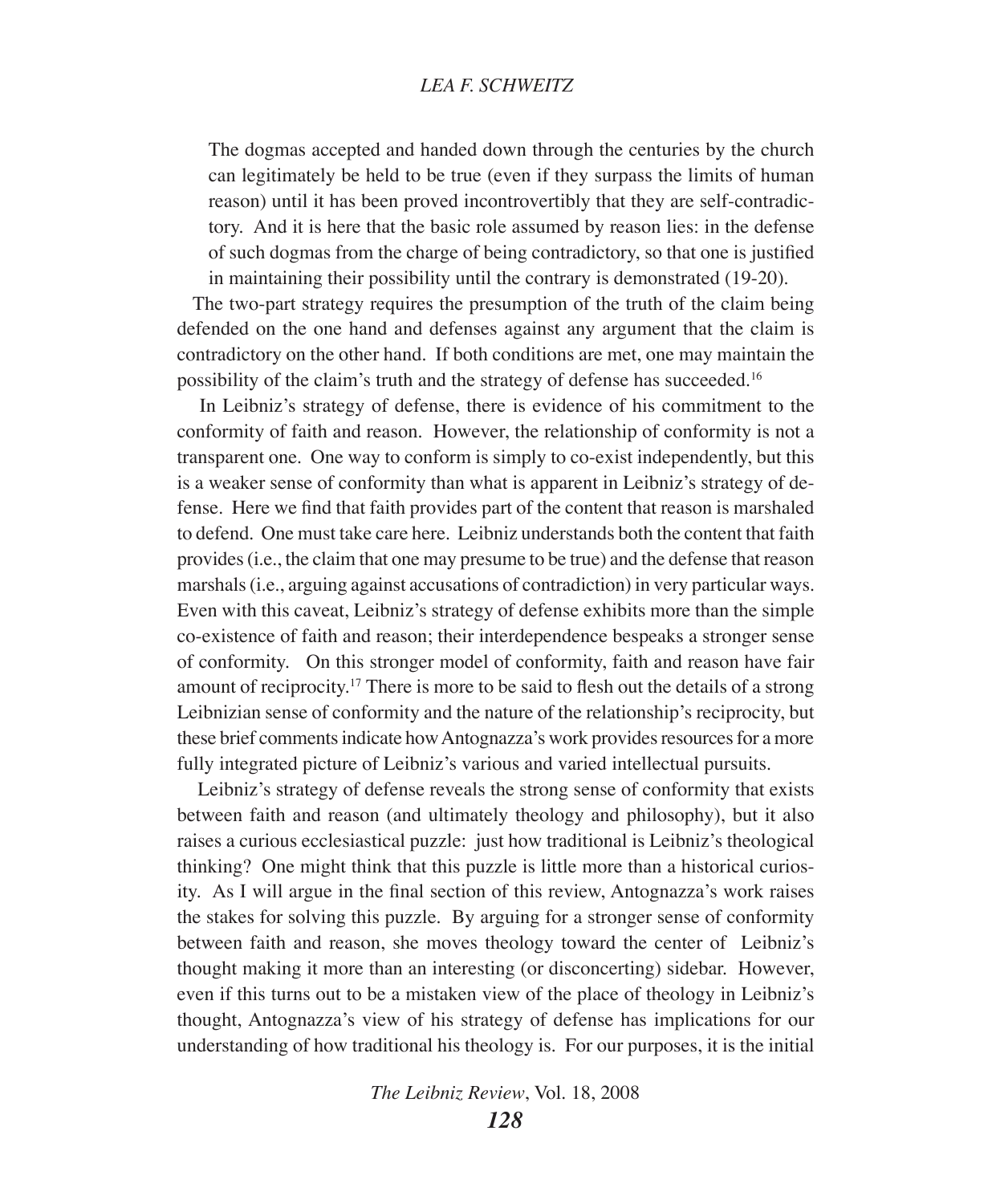#### *Review of Antognazza*

presumption of truth that bears on this ecclesiastical puzzle.

According to Antognazza, the presumption of truth appears early in Leibniz's thought (17-18) and remains, playing a central role in his later years (164). As we saw from the passage above, one of the necessary conditions for presuming a dogma to be true seems to include being "accepted and handed down through the centuries by the church" (20). If a claim has been accepted and handed down, it may be legitimately held as true until the claim in question is shown to be incontrovertibly self-contradictory. Antognazza claims that the importance of the role of tradition and the presumption of truth marks the primary difference between Leibniz and the Socinians. Whereas for the Socinians authentic revelation is determined primarily by human reason's decision about the rationality (or irrationality, as the case may be) of the content of revelation (and irrational dogmas are rejected), Leibniz puts the matter differently. He gives tradition a primary role in determining what is or is not authentic revelation (19). Neither the lack of concrete examples nor being "above human reason" is sufficient to deny the presumption of the truth of a claim which has been accepted and handed down by the church. All of which is to say that the presumption of truth, i.e., the first-part of Leibniz's two-part strategy of defense, is an indispensable part of his thinking. It is here that our puzzle about the ecclesiastical nature of Leibniz's theological thinking emerges.

There has been a long-standing ambivalence about Leibniz's confessional stance and commitment to tradition.18 As Rutherford reminds us, in Leibniz's own day his Lutheran contemporaries called him a *Loevenix*, or, *Glaubt nichts* - believes nothing.19 More recently, the focus on the metaphysics of Leibniz's theism and his reunification projects tend to minimize the confessional or specifically Christian features of his thought. Yet, on Antognazza's reading, it makes a difference just how "traditional" Leibniz's theological formulations are because it is by being authorized by tradition (whatever this turns out to mean for Leibniz) that such claims warrant an initial presumption of truth. This fact has implications for understanding Leibniz's theological claims.

Take, for instance, Adams's claim that Leibniz shifts the Trinitarian doctrine to a "more modern and less traditional conception."20 In conversation, Antognazza has noted her agreement with Adams on this point, and she has provided a helpful clarification about the relation between tradition's authorization and the meaning of the claims authorized. According to her, even with this shift in meaning, Leibniz need not be seen as departing from the traditional teaching of the church, if the traditional teaching of the church means "the affirmation of the Trinitarian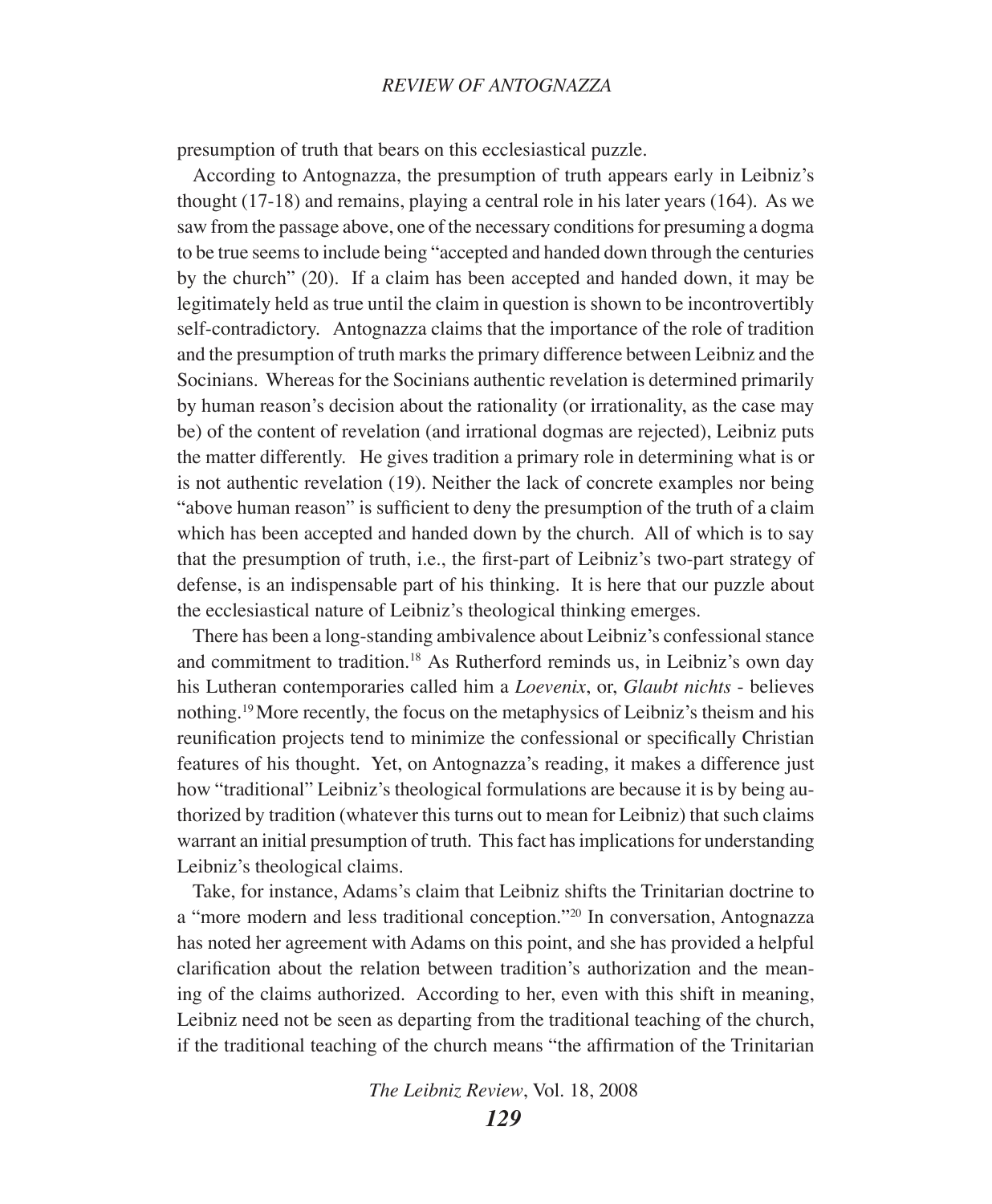nature of God rather than a specific theological-philosophical explanation of the possible meaning of this mystery."21 She rightly reminds that the dogmatic framework identifies the claims to be affirmed (and presumed true), and there may be (indeed have been since the Patristic period) a number of different explanations of this mystery co-existing simultaneously under this dogmatic framework, i.e. in the tradition. This is to say that Leibniz may be shifting the meaning to a less traditional conception without strictly departing from the tradition (which would have thereby jeopardized the presumed truth of the doctrine).

However, on my reading, there are still some ambiguities surrounding the use of tradition in this context. If abiding by the church's traditional teaching means affirming, for instance, God's Trinitarian nature (and not a specific meaning/explanation of the doctrine affirmed), what does it mean here to be more or less traditional? The puzzle is whether tradition is something that one is either in or out or whether tradition is something of which one may be more or less. This puzzle will not be solved here, but the puzzle itself reveals the ambiguities of the ecclesiastical features of Leibniz's thought which have yet to be worked out. As Leibniz shifts the meanings of traditional doctrines, there arises a unique opening to look further into the puzzling mechanics of early modern ecclesial meaning-making. Given that the presumption of truth plays a key role in Leibniz's strategy of defense, a claim with Antognazza persuasively argues, and given that the presumption of truth depends in part on the authorization of tradition (even as a range of views may be tolerated), we are confronted with an opportunity for future research into the boundaries of tradition in the time between the Reformation and the Enlightenment. This opportunity confirms Rutherford's assessment that in matters of religion Leibniz's thought remains a "topic ripe for future study."22 The fact that Antognazza's rich text helps us to see some of these matters with increasing clarity is one reason among many that the work is such a welcome addition.

Lea F. Schweitz Systematic Theology/Religion and Science Lutheran School of Theology at Chicago 1100 East 55th Street Chicago, IL 60615 lfschwei@uchicago.edu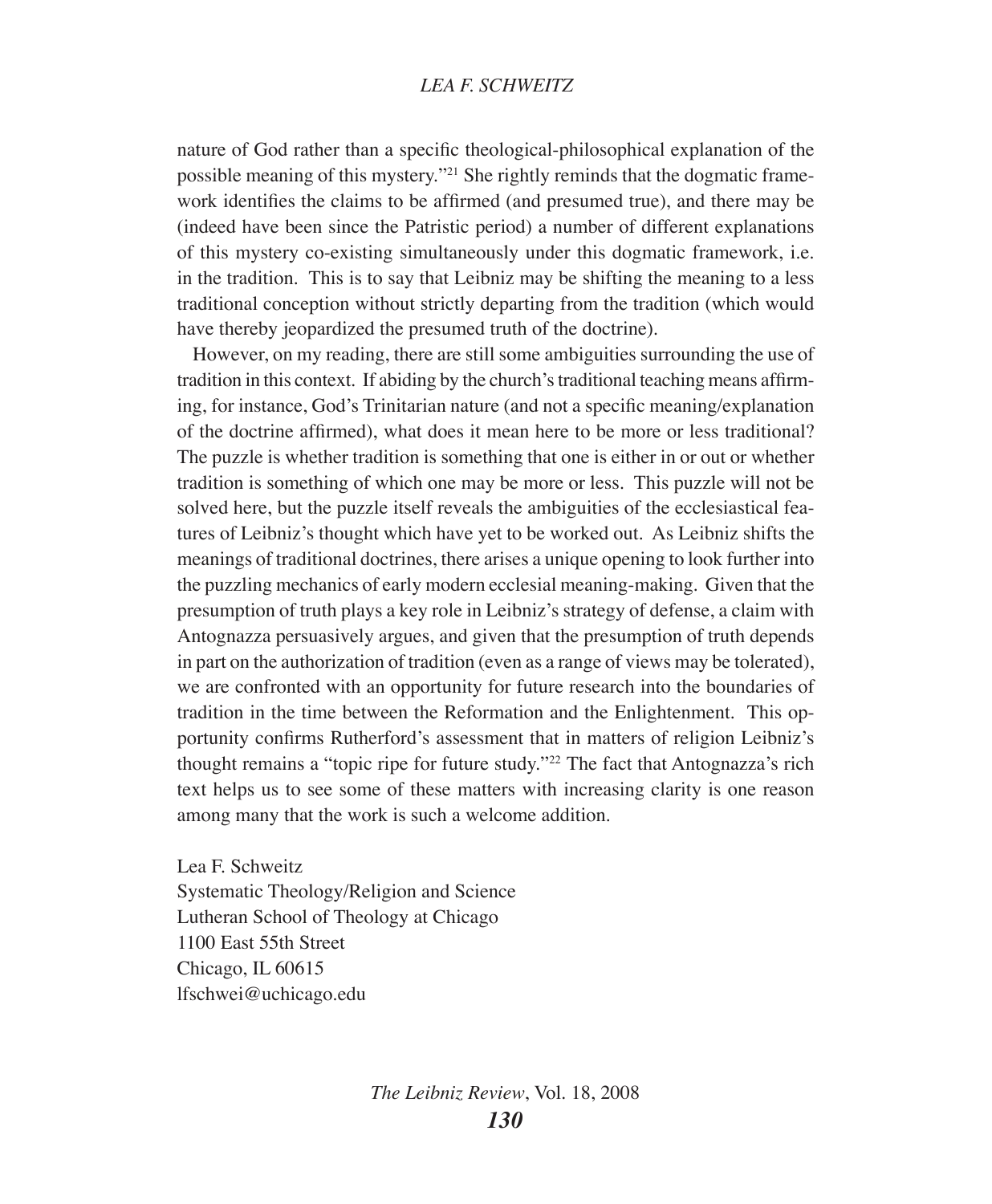#### *Review of Antognazza*

#### *Notes*

<sup>1</sup>Originally published in Italian as *Trinitá e Incarnazione: Il rapporto tra filosofia e teologia rivelata nel pensiero di Leibniz* (Milan: Vita e Pensiero, 1999).

2 For the full review, see Robert M. Adams, "Review of Antognazza's *Trinitá e Incarnazione*," *The Leibniz Review* 10 (2000): 53-59. In addition to the well-deserved praises, Adams raises some important questions about Leibniz's various formulations of the persons of the Trinity as subsisting things, as involving an essential relation, and as being constituted by or through relations. 3 Ibid.: 53.

4 On Leibniz's metaphysics of theism, see e.g.: Robin Attfield, "Leibniz, the Cause of Gravity and Physical Theology," *Studia Leibnitiana*, 37:2 (2005): 238-244; Mogens Lærke, "*Quod non omnia possibilia ad existentiam perveniant*: Leibniz's ontology of possibility, 1668-1678" *The Leibniz Review*, 17 (December 2007): 1-30; Christia Mercer, *Leibniz's Metaphysics: Its Origins and Development* (New York: Cambridge University Press, 2001).; Ohad Nachtomy, "Leibniz on Possible Individuals," *Studia Leibnitiana*, 34:1 (2002): 31-58; Justin Smith, "Confused Perception and Corporeal Substance in Leibniz," *The Leibniz Review*, 13 (December 2003): 45-64; and Justin Erik Halldór Smith, "Christian Platonism and the Metaphysics of Body in Leibniz," *British Journal for the History of Philosophy*, 12:1 (February 2004): 43-59.

5 On divine causation, see e.g.: Donovan Cox, "Leibniz on Divine Causation: Creation, Miracles, and the Continual Fulgurations" *Studia Leibnitiana*, 34:2 (2002), 185-207; Emily Grosholz, "Theomorphic Expression in Leibniz's 'Discourse on Metaphysics'" *Studia Leibnitiana*, 33:1 (2001): 4-18; Sukjae Lee, "Leibniz on Divine Concurrence," *The Philosophical Review*, 113: 2 (April 2004): 203-248; Jeffrey K. McDonough, "Leibniz: Creation *and* Conservation *and* Concurrence" *The Leibniz Review*, 17 (December 2007): 31-60; and Ezio Vailati, "Leibniz on Divine Concurrence with Secondary Causes," *British Journal for the History of Philosophy*, 10:2 (June 2002): 209-230.

6 On divine knowledge, see e.g.: Endre Begby, "Leibniz on Determinism and Divine Foreknowledge" *Studia Leibnitiana*, 37:1 (2005): 83-98 and Michael V. Griffin, "Leibniz on God's Knowledge of Counterfactuals" *The Philosophical Review*, 108:3 (July 1999): 317-343.

7 On freedom, see e.g.: Jack Davidson, "Leibniz on the Labyrinth of Freedom: Two Early Texts" *The Leibniz Review* 13 (December 2003): 19-43; and "*Video*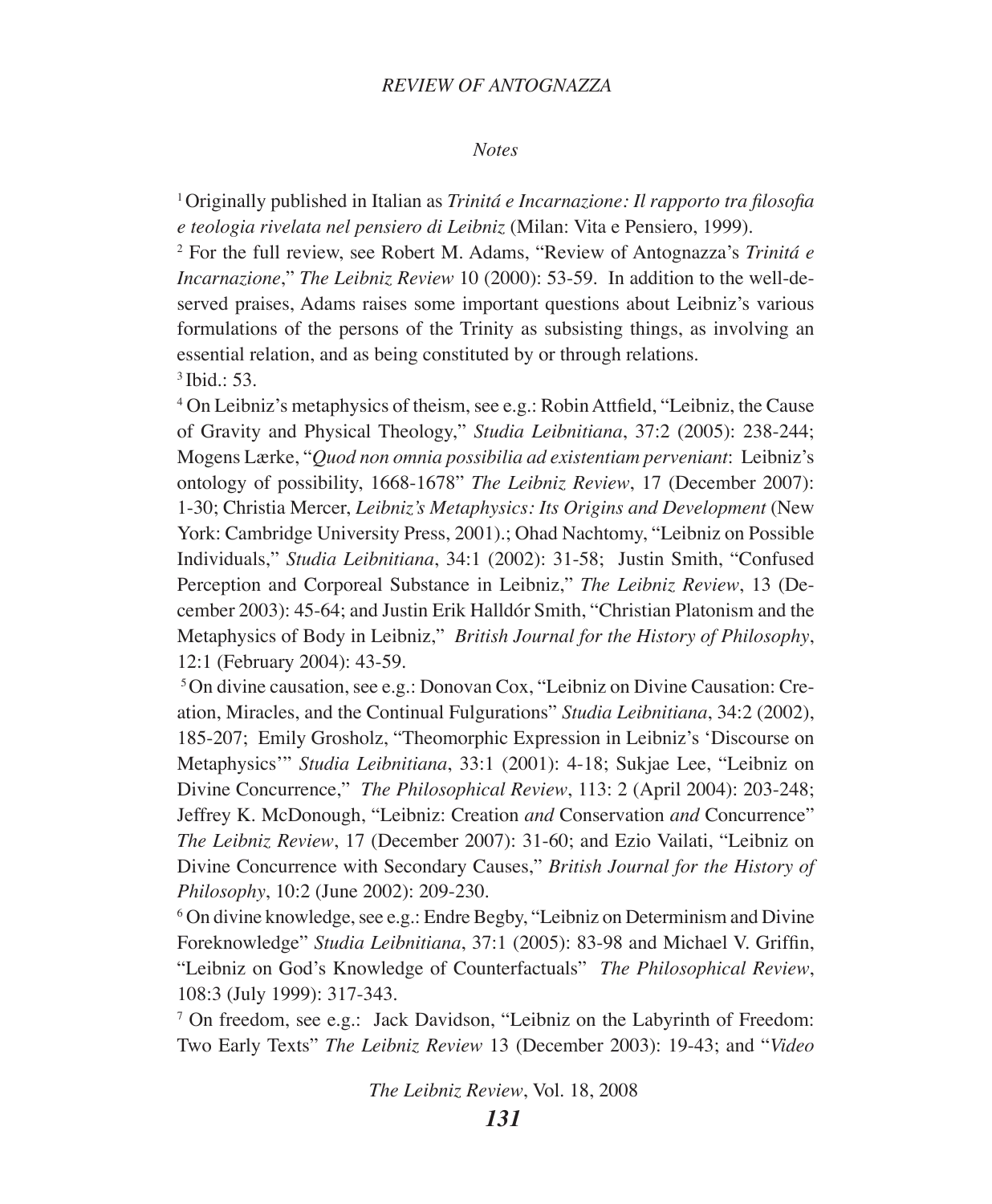*Meliora Proboque, Deteriora Sequor*: Leibniz on the Intellectual Source of Sin" in *Leibniz: Nature and Freedom*, eds. Donald Rutherford and J.A. Cover (New York: Oxford University Press, 2005): 234-254; Michael J. Murray, "Spontaneity and Freedom in Leibniz" in *Leibniz: Nature and Freedom*: 194-216; and Nicholas Rescher, "Leibniz on God's Free Will and the World's Contingency" *Studia Leibnitiana*, 34:2 (2002): 208-220. 8

<sup>8</sup> This is not to say that Christian theology is entirely absent; it appears most explicitly in Smith's "Christian Platonism and the Metaphysics of Body in Leibniz" and Davidson's "*Video Meliora Proboque, Deteriora Sequor*: Leibniz on the Intellectual Source of Sin." In addition, there are helpful sections in the introduction to *The Leibniz-Des Bosses Correspondence*, eds. and trans. Brandon Look and Donald Rutherford (New Haven: Yale University Press, 2007).

9 The collection can be found in the *American Catholic Philosophical Quarterly* 76, no. 4 (2002). It includes the following: Donald Rutherford, "Introduction: Leibniz and Religion"; Christia Mercer, "Leibniz on Knowledge and God"; Ursula Goldenbaum, "Spinoza's Parrot, Socinian Syllogisms, and Leibniz's Metaphysics: Leibniz's Three Strategies of Defending Christian Mysteries"; Paul Lodge and Ben Crowe, "Leibniz, Bayle, and Locke on Faith and Reason"; Maria Rosa Antognazza, "Leibniz and Religious Toleration: The Correspondence with Paul Pellisson-Fontanier"; Michael J. Murray, "Leibniz's Proposal for Theological Reconciliation among the Protestants"; Jeal-Pascal Anfray, "God's Decrees and Middle Knowledge: Leibniz and the Jesuits"; and Mark Kulstad, "Exploring Middle Ground: Was Leibniz's Conception of God ever Spinozistic?"

<sup>10</sup> Also see Antognazza's article-length treatment of related issues in "The Defence" of the Mysteries of the Trinity and the Incarnation: An Example of Leibniz's 'Other' Reason" *British Journal for the History of Philosophy*, 9:2 (June 2001): 283-309; and "Leibniz '*de Deo Trino*': Philosophical Aspects of Leibniz's Conception of the Trinity" *Religious Studies: An International Journal for the Philosophy of Religion*, 37:1 (March 2001):1-13.

<sup>11</sup> Donald Rutherford, "Introduction: Leibniz and Religion," *American Catholic Philosophical Quarterly* 76, no. 4 (2002): 523.

<sup>12</sup> For additional arguments defending related claims, see Goldenbaum, "Spinoza's Parrot, Socinian Syllogisms, and Leibniz's Metaphysics: Leibniz's Three Strategies of Defending Christian Mysteries."

<sup>13</sup> See esp. ch. 1 (pp. 9-11), ch. 8 (pp. 108-110), and ch. 13 (167-168). It is interesting to note that the issue about the relationship between reason and revelation